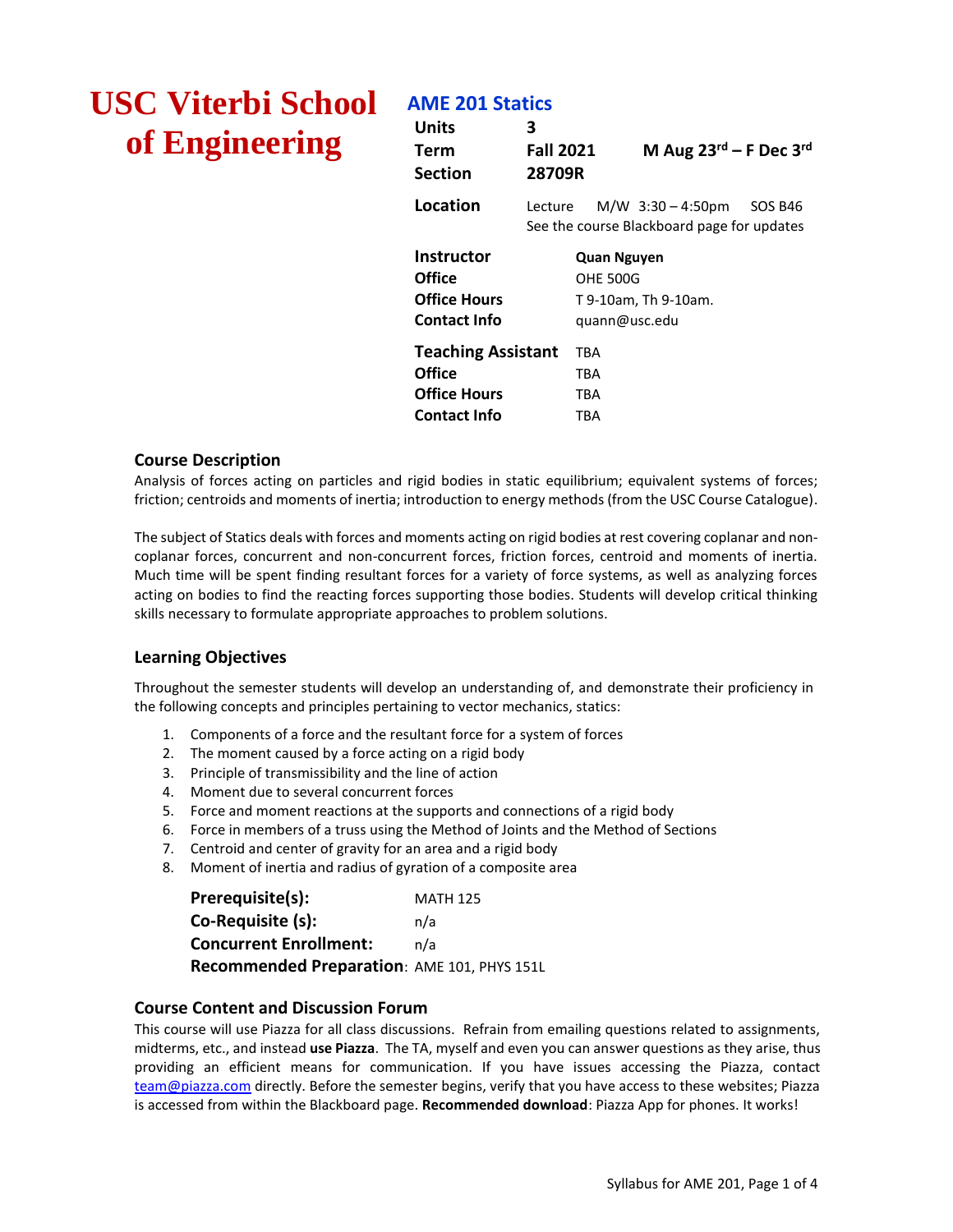### **Tentative Course Schedule**

| Lecture        | <b>TOPIC</b>                                     | <b>Practice</b><br><b>Problems</b> | Quiz/Exam<br>(Topic) |
|----------------|--------------------------------------------------|------------------------------------|----------------------|
| $\mathbf{1}$   | Review of Vector Algebra, Systems of Units       |                                    |                      |
| $\overline{2}$ | <b>Statics of Particles</b>                      | HW1                                |                      |
| 3              | Rigid Bodies: Equivalent System of Forces        |                                    |                      |
| 4              |                                                  | HW <sub>2</sub>                    | Q1 (HW1)             |
| 5              |                                                  |                                    |                      |
| 6              |                                                  |                                    |                      |
| $\overline{7}$ | <b>Equilibrium of Rigid Bodies</b>               | HW <sub>3</sub>                    | Q2 (HW2)             |
| 8              |                                                  |                                    |                      |
| 9              |                                                  | HW4                                | Q3 (HW3)             |
| 10             |                                                  |                                    |                      |
| 11             |                                                  | HW <sub>5</sub>                    | Q4 (HW4)             |
| 12             | <b>Midterm Exam 1</b>                            |                                    | MT1 (HW1-4)          |
| 13             |                                                  |                                    |                      |
| 14             | <b>Centroids and Centers of Gravity</b>          |                                    |                      |
| 15             |                                                  | HW <sub>6</sub>                    | Q5 (HW5)             |
| 16             |                                                  |                                    |                      |
| 17             | <b>Moments of Inertia</b>                        | HW7                                | Q6 (HW6)             |
| 18             |                                                  |                                    |                      |
| 19             |                                                  | HW <sub>8</sub>                    | Q7 (HW7)             |
| 20             | <b>Analysis of Structures: Trusses</b>           |                                    |                      |
| 21             | <b>Midterm Exam 2</b>                            | HW9                                | MT2 (HW5-8)          |
| 22             |                                                  |                                    |                      |
| 23             | Analysis of Structures: Frames, Machines         | <b>HW10</b>                        | Q8 (HW9)             |
| 24             |                                                  |                                    |                      |
| 25             | <b>Internal Forces, Shear and Bending Moment</b> | <b>HW11</b>                        | Q9 (HW10)            |
| 26             | <b>Final Review/Course Summary</b>               |                                    | Q10 (HW11)           |
| <b>TBA</b>     | <b>Final Exam (cumulative)</b>                   |                                    | <b>FINAL EXAM</b>    |

#### **Required Materials**

The textbook listed below is **required**. For all quizzes and exams, only **basic** scientific calculator is allowed. Programmable calculators and wireless devices (e.g., cell phones, iPod/Pad, etc.) are not permitted.

F. P. Beer, E. R. Johnston Jr. & D. F. Mazurek. Vector Mechanics for Engineers – Statics, **11th** Edition, McGraw-Hill Publications (2015) ISBN-10: 0077687302; ISBN-13: 978-0077687304

#### **Description and Assessment of Assignments**

There will be two Midterm Exams held during the regular lecture time. All written exams and quizzes will be closed book and closed notes. Homework sets will be assigned weekly. Homework will not be collected; however, a weekly quiz will be given that covers the material from the assigned homework set. Thus, it is your responsibility to complete the problem set before each week's quiz or midterm exam. Midterms will utilize the entire section-time; quizzes will be much shorter, and the remaining time will be used for a standard lecture session.

In order to receive credit for your work, all quiz and exam problems must be presented in a clear, organized manner. Solutions must show evidence of work; "magic" answers will not be accepted. Partial credit may be given if the solution is presented in a logical fashion. Students are encouraged to study the assigned HW sets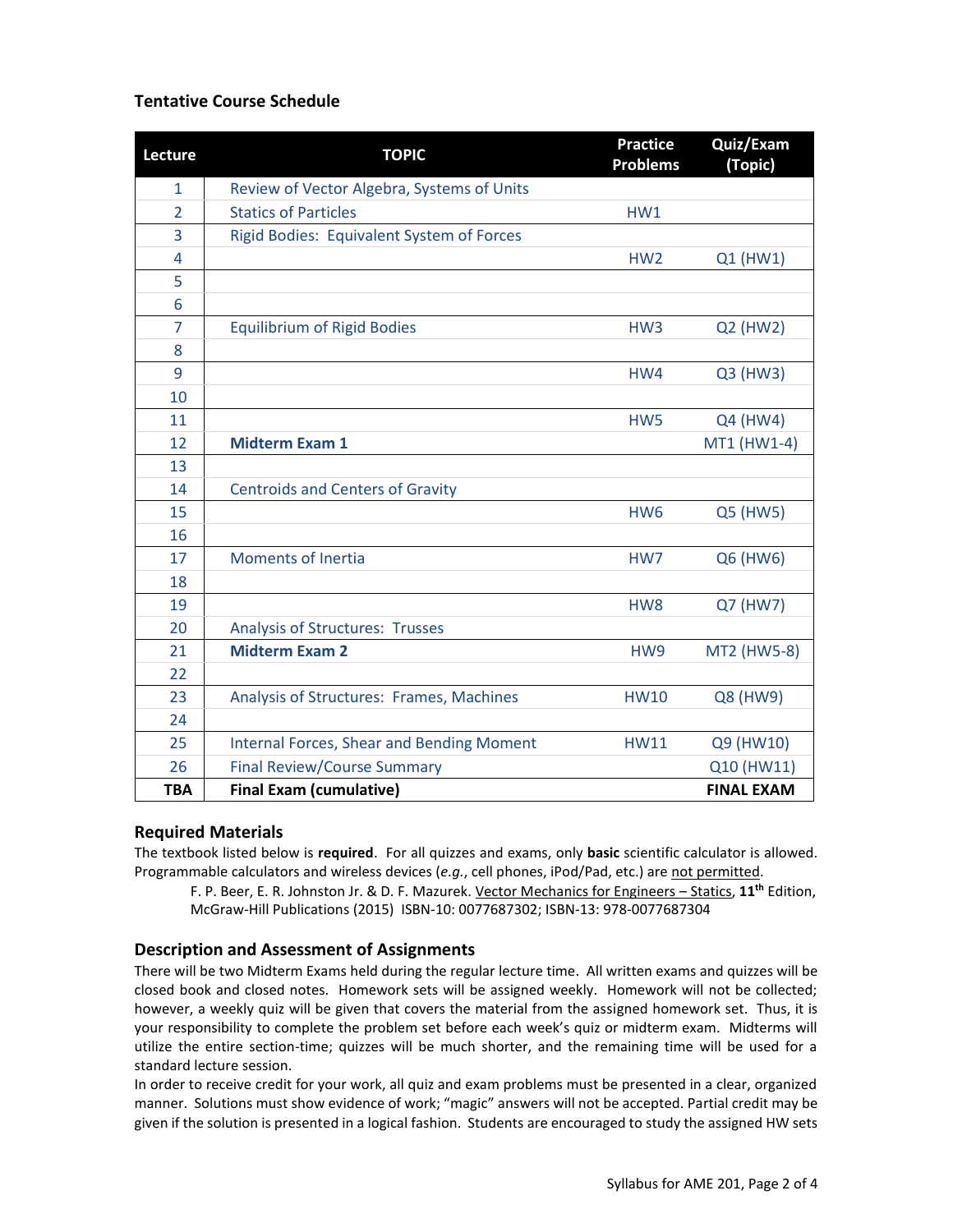together; however, each individual must ensure they obtain an understanding of the material. Between the instructor and the Teaching Assistant, there are office hours throughout the week to help you through the course. This time is best utilized when students come prepared with an attempt at a solution, thus allowing us to help you through your thought process.

All quizzes, the midterm and final exam are to be completed as an individual. Failure to comply with this requirement will result in a failing grade for the course. Read the section titled **Academic Conduct** below.

#### **Grading Breakdown**

There will be no makeup quizzes or makeup exams. Missing an exam or a quiz or will result in a score of 0. However, *note that your two lowest scoring quizzes will be dropped from the final grade calculation*. All exams count towards the final grade.

| <b>Assignment</b> | % of Grade |  |
|-------------------|------------|--|
| Quizzes (10)      | 25         |  |
| Midterms (2)      | 40         |  |
| <b>Final Exam</b> | 30         |  |
| Participation     | 5          |  |
| Total             | 100        |  |

#### **Statement on Academic Conduct and Support Systems**

#### **Academic Conduct:**

Plagiarism – presenting someone else's ideas as your own, either verbatim or recast in your own words – is a serious academic offense with serious consequences. Please familiarize yourself with the discussion of plagiarism in SCampus in Part B, Section 11, "Behavior Violating University Standards" [policy.usc.edu/scampus-part-b.](https://policy.usc.edu/scampus-part-b/) Other forms of academic dishonesty are equally unacceptable. See additional information in SCampus and university policies on scientific misconduct, [policy.usc.edu/scientific](http://policy.usc.edu/scientific-misconduct)[misconduct.](http://policy.usc.edu/scientific-misconduct)

#### **Support Systems:**

*Counseling and Mental Health - (213) 740-9355 – 24/7 on call* [studenthealth.usc.edu/counseling](https://studenthealth.usc.edu/counseling/)

Free and confidential mental health treatment for students, including short-term psychotherapy, group counseling, stress fitness workshops, and crisis intervention.

*National Suicide Prevention Lifeline - 1 (800) 273-8255 – 24/7 on call*

[suicidepreventionlifeline.org](http://www.suicidepreventionlifeline.org/)

Free and confidential emotional support to people in suicidal crisis or emotional distress 24 hours a day, 7 days a week.

*Relationship and Sexual Violence Prevention Services (RSVP) - (213) 740-9355(WELL), press "0" after hours – 24/7 on call*

[studenthealth.usc.edu/sexual-assault](https://studenthealth.usc.edu/sexual-assault/)

Free and confidential therapy services, workshops, and training for situations related to gender-based harm.

*Office of Equity and Diversity (OED) - (213) 740-5086 | Title IX – (213) 821-8298* [equity.usc.edu,](https://equity.usc.edu/) [titleix.usc.edu](http://titleix.usc.edu/)

Information about how to get help or help someone affected by harassment or discrimination, rights of protected classes, reporting options, and additional resources for students, faculty, staff, visitors, and applicants.

#### *Reporting Incidents of Bias or Harassment - (213) 740-5086 or (213) 821-8298* [usc-advocate.symplicity.com/care\\_report](https://usc-advocate.symplicity.com/care_report/)

Avenue to report incidents of bias, hate crimes, and microaggressions to the Office of Equity and Diversity |Title IX for appropriate investigation, supportive measures, and response.